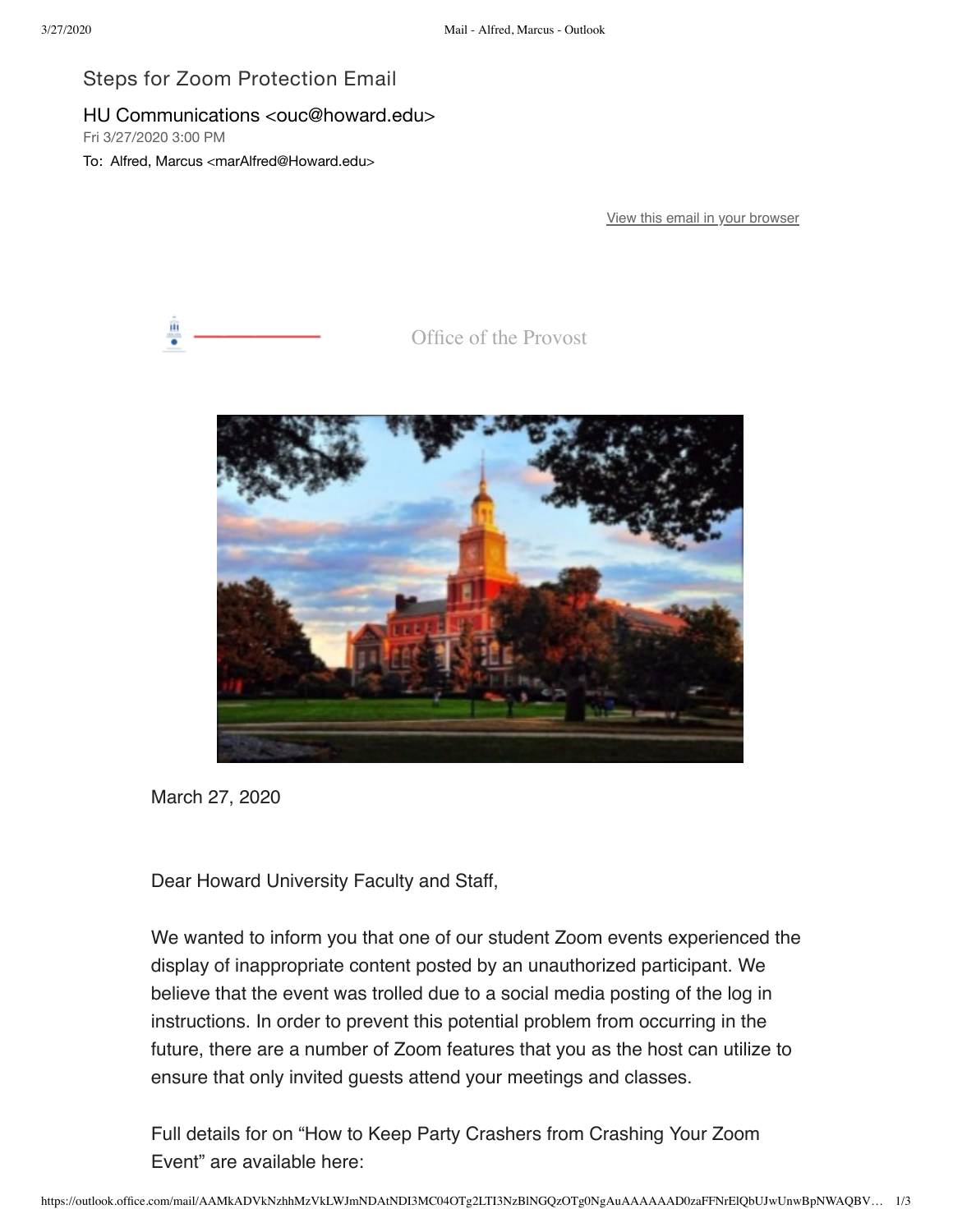[https://blog.zoom.us/wordpress/2020/03/20/keep-the-party-crashers-from](https://nam04.safelinks.protection.outlook.com/?url=https%3A%2F%2Fhoward.us3.list-manage.com%2Ftrack%2Fclick%3Fu%3Dda96b3e11d604fc7332653c0e%26id%3Dd536de4a03%26e%3D0058eb68db&data=02%7C01%7CmarAlfred%40Howard.edu%7C2e59c3ce91b44274fa5c08d7d281106c%7C02ac0c07b75f46bf9b133630ba94bb69%7C0%7C0%7C637209324079630354&sdata=Lo0TVvwY7xDeG2w8OqJntujWq40Qv3%2F7FlXV0SdIKzU%3D&reserved=0)crashing-your-zoom-event/

The tips include directions to:

- Manage Screen Sharing
	- Prevent participants from screen sharing during a call by selecting "Only Host" and lock the Screen Share by default for all your meetings in web settings.
- Manage your Participants
	- Allow only signed-in users to join.
- Lock the Meeting
	- Lock a Zoom meeting that is already started so no new participants can join, even if they have the meeting ID and password.
- Set up a two-factor authentication
	- You can generate a random Meeting ID and require a password to join.
- Remove unwanted participants
- Disable video
	- Block unwanted or distracting or inappropriate gestures on video
- Disable Private Chat
	- Restrict participant's ability to chat amongst one another while your event is going on and cut back on distractions.
- Waiting room
	- $\circ$  One of the best ways to use zoom for public events. It is a virtual staging area that stops your guests from joining until you're ready for them.
	- Use the waiting room to post any rules or guidelines for the event.
	- Screen attendees and keep unwanted guests out.

With the national increase of universities thrust into online courses, it is essential to become familiar with the tools to protect our students and guests from unsavory distractions who want to disrupt the academic process. If you [need additional assistance, please contact our Center for Excellence in](https://nam04.safelinks.protection.outlook.com/?url=https%3A%2F%2Fhoward.us3.list-manage.com%2Ftrack%2Fclick%3Fu%3Dda96b3e11d604fc7332653c0e%26id%3D9446aee7da%26e%3D0058eb68db&data=02%7C01%7CmarAlfred%40Howard.edu%7C2e59c3ce91b44274fa5c08d7d281106c%7C02ac0c07b75f46bf9b133630ba94bb69%7C0%7C0%7C637209324079640338&sdata=J04MqSfZPTNKsI97OG8YJ255hjt3yCtzdFMs7NGK9iU%3D&reserved=0) Teaching, Learning and Assessment.

Excellence in Truth and Service,